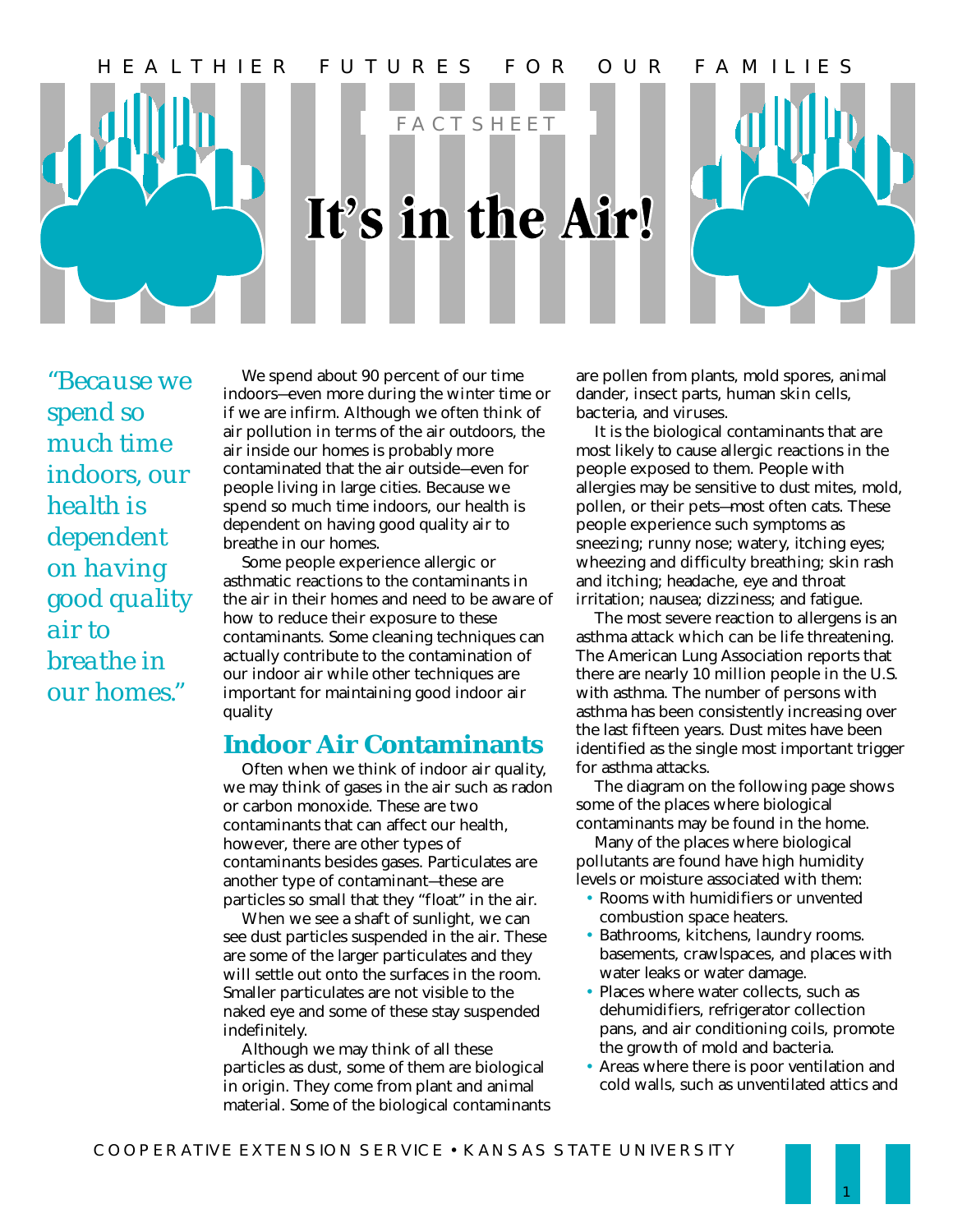*"...it [mold] generates mold spores that float through the air, land on other surfaces, and, if the conditions are right, form new colonies."*



#### *Where Biological Pollutants May Be Found in the Home*

- 1. Dirty air conditioners
- 2. Dirty humidifiers and or dehumidifiers
- 3. Bathroom without vents or windows
- 4. Kitchen without vents of windows
- 5. Dirty refrigerator drip pans
- 6. Laundry room with unvented dryer
- 7. Unventilated attic
- 8. Carpet on damp b asement floor
- 9. Bedding
- 10. Closet on outside wall
- 11. Dirty heating/air conditioning system
- 12. Dogs or cats
- 13. Water damage (around windows, the
- roof, or the basement)

Source: *Biological Pollutants in Your Home.* Consumer Product Safety Commision and the American Lung Association, 1990

closets, may have mold growth due to condensation.

- Dirty heating and air conditioning systems can spread biological pollutants throughout the house.
- Dogs and cats are the source of allergens for some people.
- Dust mites thrive in bedding, carpeting, and upholstery, especially when humidity levels are high.

### **Mold and Mildew**

Mold grows on organic materials such as paper, textiles, grease, dirt, and soap scum. It requires moisture or high humidity. When a mold colony has been established, such as on

a bathroom wall, it generates mold spores that float through the air, land on other surfaces, and, if the conditions are right, form new colonies.

Mold can also grow in standing water, such as in the reservoirs of humidifiers or dehumidifiers. Mist from humidifiers can spread the mold through the house.

Common places to find mold growing are

- Bathrooms where there is no ventilation from an exhaust fan or a window.
- Basements where walls and floors are cool and humidity levels are high.
- Underneath carpeting laid on concrete floors.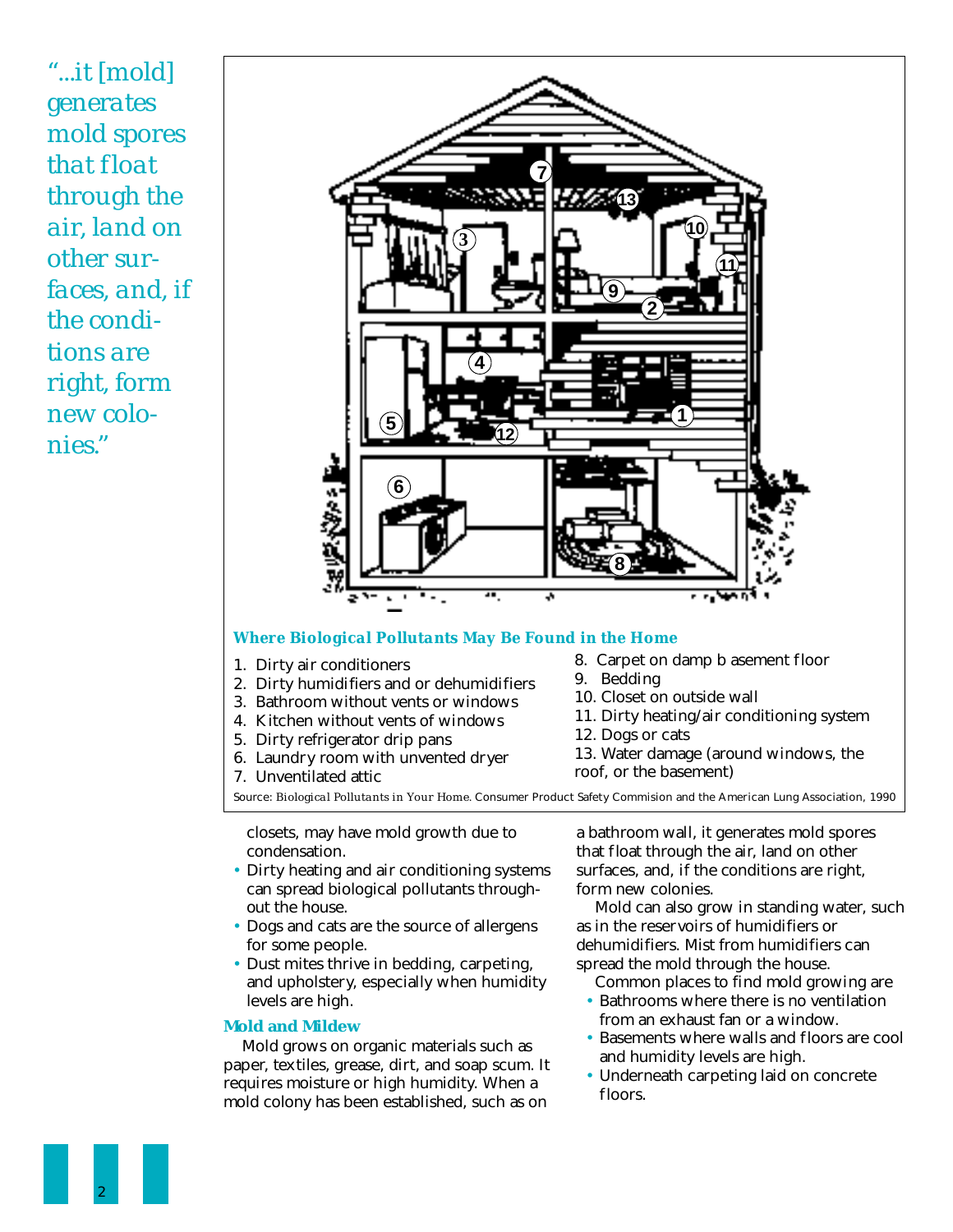- Crawlspaces.
- Laundry rooms if the dryer is not vented to the outside.
- Kitchens if large amounts of water are used for cooking without adequate ventilation from an exhaust fan. Mold can often, but not always, be seen

growing on surfaces or textiles and can often be detected by its musty odor. It is the mold spores in the air that cause allergic reactions in sensitive people.

- Mold should be cleaned from surfaces with a disinfectant and the moisture problem should be corrected or the humidity levels should be lowered. If a humidifier is being used and there is visible condensation on windows or walls, use of the humidifier should be discontinued.
- Using exhaust fans in the kitchen during cooking and in the bathroom after bathing and showering helps lower humidity levels.
- Basements may need to be ventilated or a dehumidifier may be needed to lower humidity levels.
- Surfaces that are kept clean and dry are not likely to have mold growth.

#### *Dust mites*

Dust mites are microscopic animals found in dust. They need a food source of dead human skin cells and high humidity levels.

- Dust mites often thrive in
- Soft furnishings such as bedding, carpeting, and upholstery.
- Stuffed animals in the bedroom.
- Items stored under the bed.

When these textiles are disturbed, such as during vacuuming, making beds, or walking across carpeting, the dust mite parts become airborne. Cleaning the surfaces where dust mite particles accumulate can reduce their concentrations in the air.

People who are sensitive to dust mites may need to replace carpeting in their homes with hard surfaced flooring and use area rugs that can be removed and cleaned.

Although it is important to vacuum often, filter bags on vacuum cleaners allow small particles to go back into the air and may actually raise dust levels in the air.

Vacuums with high efficiency filters and central vacuum systems reduce the airborne dust generated by vacuum cleaning. Allergic people may need to leave the house during vacuum cleaning or to wear a dust mask. Humidity levels can be lowered using the

same methods as for controlling mold.

- Because bedding provides the optimal environment for dust mites to thrive, wash bedding often with hot water (at least 130 degrees).
- Use plastic coverings on mattresses and pillows.
- Remove stuffed animals and items stored under the bed. And store them in another room.

### **Pollen**

Pollen is plant material that is usually generated by outdoor plants. It enters the house through open doors and windows, through cracks, on shoes and clothing, or can be brought in by pets.

Persons sensitive to pollen may need to

- Keep doors and windows closed during warm weather.
- Use an air conditioner to stay comfortable.
- Do not dry sheets or air bedding out-ofdoors when pollen levels are high.

#### **Pets**

Persons allergic to pets are sensitive to the animal dander and saliva attached to dander and hair that is shed by their pets. The animal dander and hair accumulate most heavily in places where the animal sleeps such as on upholstered surfaces and carpeting.

When these surfaces are disturbed—as when walking on the carpeting—the particles become airborne.

Allergies to pets may be relieved by

- Removing pets from the home or keeping pets out of bedrooms.
- Wash pets weekly to reduce the allergen level.
- Use of vinyl or hardwood floors instead of carpets to reduce allergen accumulation.
- Wet clean hard surfaces or vacuum clean with a high efficiency filter vacuum or central vacuum system to remove allergens.

### **Bacteria and viruses**

Bacteria and viruses can cause diseases. Infectious diseases are generally passed from person to person through physical contact. They can also contaminate some surfaces, for example bathroom surfaces, and be passed to another person coming in contact with those surfaces.

*"Dust mites are microscopic animals found in dust."*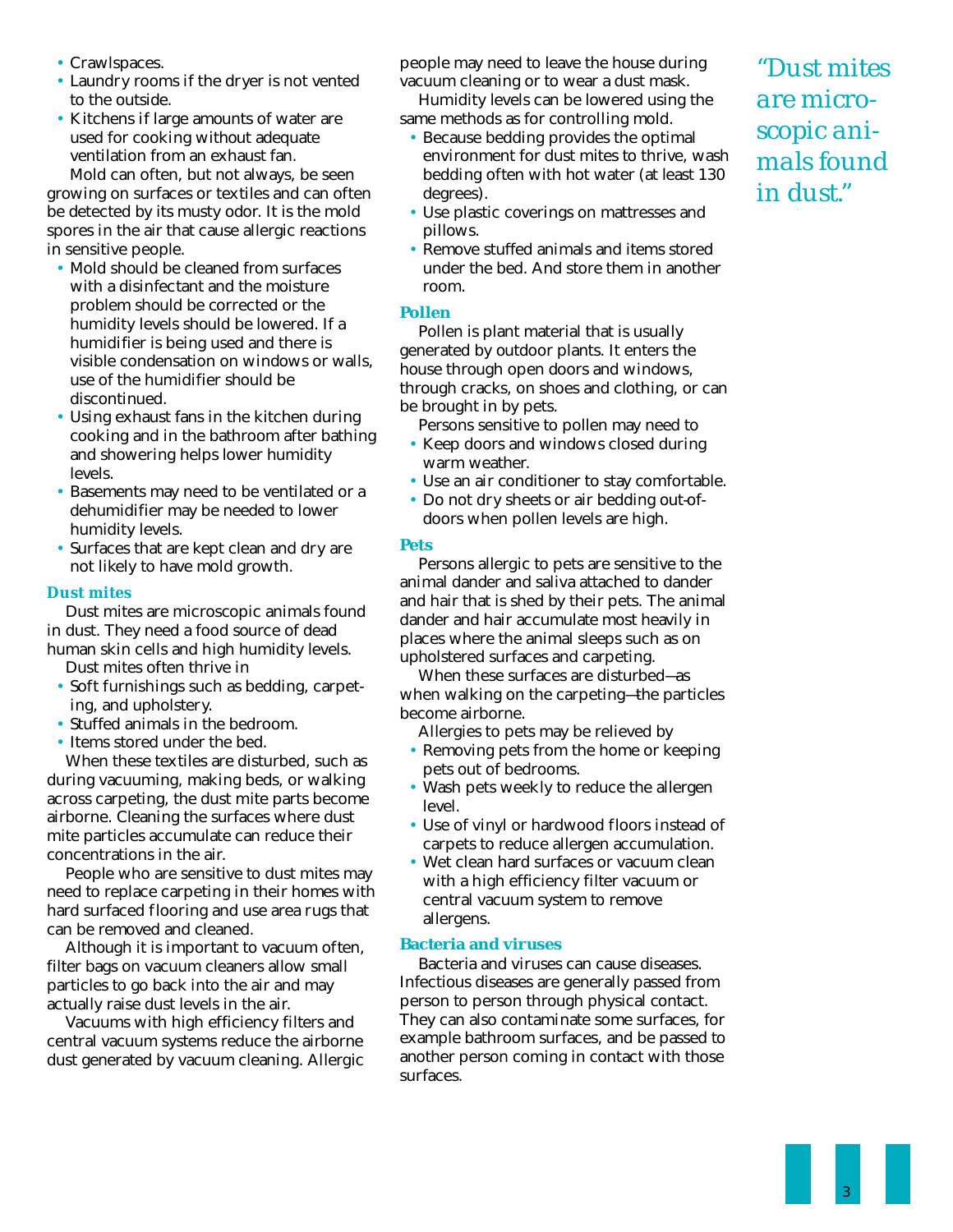*"Cleaning hard surfaces with a soap or detergent solution regularly helps to prevent the growth of biological contaminants."*

Some bacteria and viruses circulate through indoor ventilation systems, particularly if there is a moisture problem in the system. They can also circulate from humidifiers that are not clean.

## **Cleaning Strategies that Reduce Particulate Contamination**

#### **Wet cleaning**

Molds grow on surfaces that have accumulations of dirt, grease, and soap scum on them. Bacteria and viruses can also live for a short time on hard surfaces.

• Cleaning hard surfaces with a soap or detergent solution regularly helps to prevent the growth of biological contaminants. If mold has been found growing on hard surfaces or there is a risk of contamination from disease organisms, surfaces can be cleaned with a disinfectant. Disinfectants are chemical formulations that kill organisms.

A common and inexpensive disinfectant is chlorine bleach. Other types of disinfectants can be found in the cleaning section, and they are specifically labelled as disinfectants. If a disinfectant is needed, read the label to make the right choice and follow the label directions for disinfecting.

• Disturbing the particles on hard surfaces causes them to become airborne. Sweeping or dusting can actually cause higher concentrations of particulate contamination in the air.

Wet cleaning hard surfaces can help reduce the level of particulates that become airborne during the cleaning process. The cleaning procedure used should be appropriate for the type of material.

• Clean portable humidifiers regularly. Without regular cleaning and maintenance, microorganisms can grow in the humidifier's tank and possibly become airborne. These microorganisms have the potential to cause respiratory problems.

Owners should clean humidifiers frequently following the manufacturer's cleaning directions as some units may require special maintenance steps. In general, clean and dry small humidifiers daily. In addition, sanitize small humidifiers every week and larger humidifiers every two weeks.

Empty leftover water and fill with a weak chlorine bleach or peroxide solution (one teaspoon bleach per gallon of water). Let the solution "soak" for 20 minutes, swishing it around the sides every few minutes. Rinse with water and remove any scale or mineral deposits using a soft brush or towel and a vinegar solution.

• Refrigerator drip pans and dehumidifiers should be cleaned and disinfected regularly to prevent the growth of microorganisms.

#### *Vacuum cleaning*

Vacuum cleaning can be an important strategy in reducing the level of dust mites, animal dander, and pollen. However, vacuuming surfaces disturbs the particles on the surface and causes the smallest ones to become airborne.

Research has shown increases in the level of airborne dust concentrations from 35 to 98 percent after vacuuming. As dust from the surfaces passes through the vacuum cleaner, the filter bag retains only the larger particles and allows the smaller ones to pass into the room air.

Good vacuum-cleaning technique can help reduce the amount of fine particles discharged into the air. The procedure should begin at an edge of the carpet (a doorway, for instance) with the wand of a canister model always working towards uncleaned carpet and the canister behind on cleaned carpet.

- An upright cleaner or horizontally discharging canister cleaner, rather than a cleaner with a downward discharge, reduces disturbing settled dirt particles with the air discharge.
- Some vacuum cleaners are designed with high efficiency (HEPA) filters that remove at least 99.97 percent of the smallest particles in the discharge air. These are more expensive than most filters.
- A central vacuum system with the motor, suction blower, and filter bag located in the basement or garage may solve the problems of portable cleaners. There is no air discharge in the room being vacuumed.

The filter housing may be much larger, allowing high efficiency filtration of the vacuum cleaner discharge air with enough air flow to suck imbedded dirt off a carpet. If the unit is located in a detached garage, the small particles in the discharge air will not reenter the living space.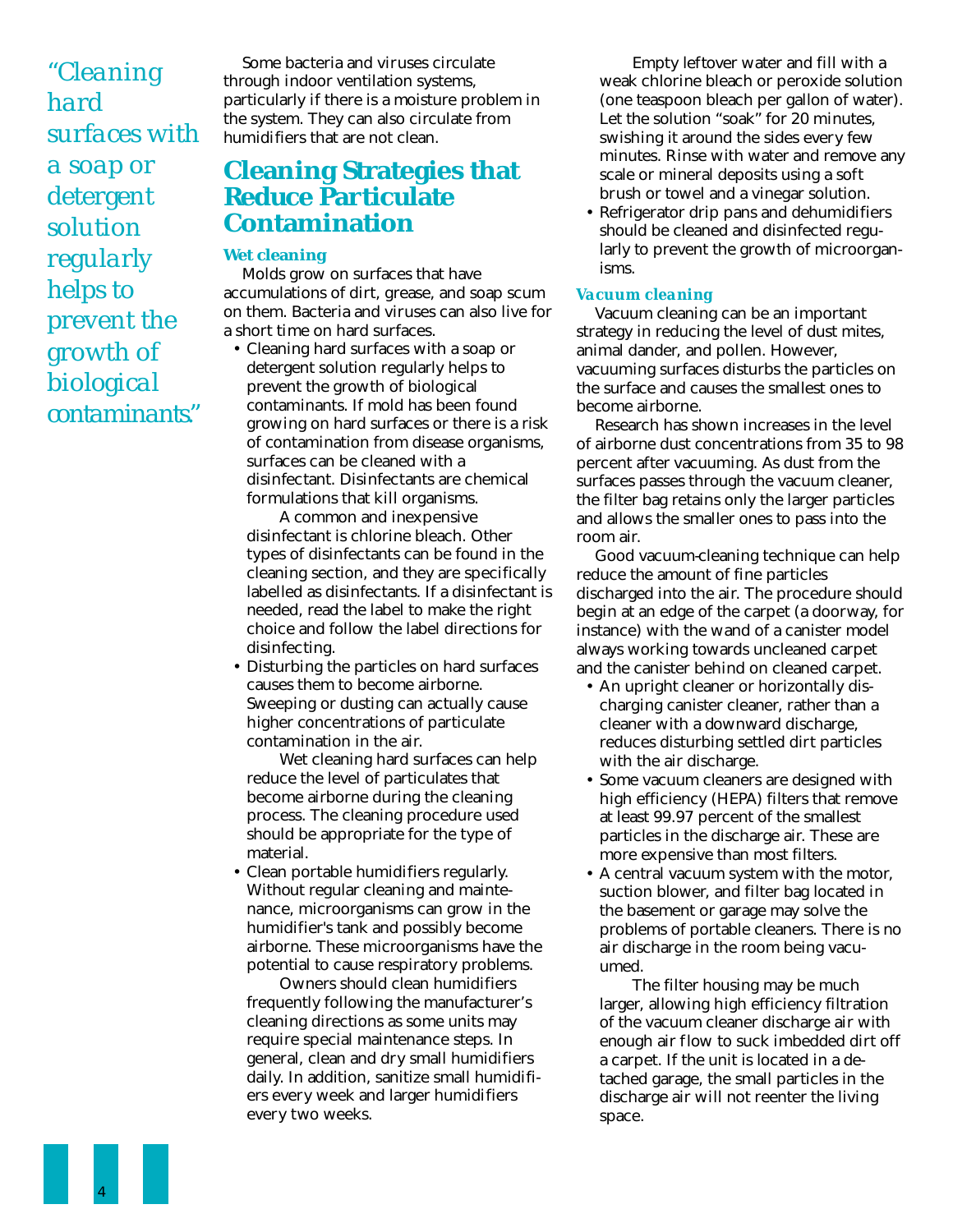#### **Air-cleaning devices**

Air-cleaning devices are available with claims of lowering contaminant levels in the home.

According to the Environmental Protection Agency (EPA), "Some controversy exists about whether air cleaners can reduce the allergic reactions produced by larger particles such as pollen, house dust allergens, some molds, and animal dander. Most of these particles are found where they settle on surfaces in the home, rather than in the air. They cannot be removed by an air cleaner unless disturbed and resuspended in the air."

Reducing the levels of these contaminants using the techniques discussed is important before considering an air cleaner.

Air cleaners are available in portable tabletop size, as room-size consoles, and as part of the central heating and airconditioning system in the home. No universally accepted standards exist for comparing the effectiveness of air-cleaning devices.

In general, cleaners that are part of the whole-house air-handling system are probably more effective in lowering the level of contaminants throughout the house than are smaller cleaners. Consumers should carefully assess any air cleaner being considered before purchasing.

## *Duct cleaning*

There is currently no conclusive proof that air-duct cleaning is effective in reducing or preventing indoor air problems. The mere presence of dust in air ducts does not mean they need cleaning.

Duct cleaning may be appropriate if an investigation indicates any of the following problems:

- Debris in the ducts that restricts air flow.
- Ducts infested with vermin.
- Visible mold, fungi, or other biological contaminants in the ducts.
- Visible particles spewing from the supply registers.

Other maintenance on the ductwork may help reduce or prevent contamination problems.

- Water leaks into ducts should be stopped to prevent mold and bacteria growth.
- Insulation of the ductwork can reduce condensation problems in ducts that result in contaminant growth.
- Changing the system's filters regularly or switching to a higher efficiency filter may reduce particle contamination.

Duct cleaning can actually increase indoor contamination levels if the procedures are done improperly or carelessly. A competent trained professional should be selected using standard good consumer practices to check them out.

## *Summary*

Although we have all heard that "cleanliness is next to godliness," there are health reasons for keeping our homes clean. Particles in the air can cause health problems for people with allergies or asthma. Larger particles settle out on surfaces but can become airborne when disturbed. Cleaning surfaces using the strategies discussed abovereduces the concentration of particles in the air.

Wet cleaning is effective in reducing airborne particulate levels when hard surfaces are cleaned. Wet cleaning and sanitizing is necessary for removing mold growth.Vacuum cleaning is necessary to reduce particulates on soft surfaces such as carpeting but can result in higher concentrations of airborne particulates unless good cleaning techniques or higher efficiency vacuums are used.

Other methods of reducing contaminant levels may be necessary for persons with health problems such as removing pets or carpeting from the home, encasing bedding in plastic, and frequent laundering of bedding in hot water.

Some types of air cleaners may lower the concentration of particulates in the air but other strategies should be used before investing in air-cleaning equipment.

Duct cleaning is effective only in some circumstances.

## **References**

*Residential Air Cleaners.* Environmental Protection Agency, Indoor Air Facts No. 7. *Residential Air-Cleaning Devices: A Sum-*

*mary of Available* Information. Environmental Protection Agency.

*Use and Care of Home Humidifiers*. Environmental Protection Agency, Indoor Air Facts No. 8.

*Fine Particle Pollution: Residential Air Quality.* Kansas Cooperative Extension Service, NCR-393.

- *Controlling Mold Growth in the Home.* Kansas Cooperative Extension Service, MF 2141.
- *Controlling Mold Growth in the Home* video. Kansas Cooperative Extension Service.

*"Some controversy exists about whether air cleaners can reduce the allergic reactions produced by larger particles such as pollen, house dust allergens, some molds, and animal dander..."*